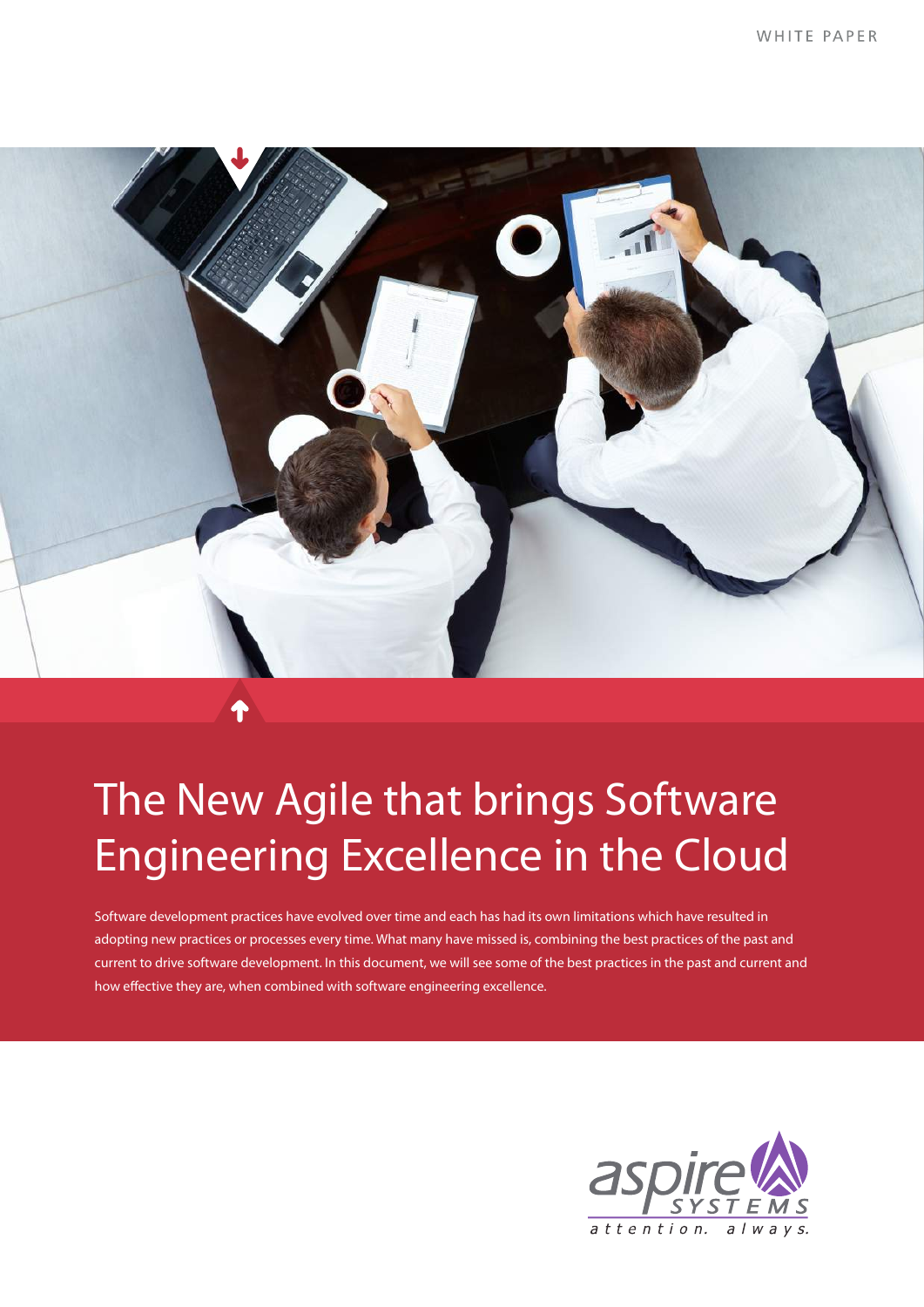# **History**

### Embracing Continuous Integration and Deployment in Agile Process

Businesses are always in the need for more agility, faster time-to market, tighter and faster feedback loops and reduction of work in progress while maintaining the software's quality throughout the process at the same time. The traditional agile methodology with sprints and scrum did not suffice these needs and hence Continuous Integration, where build processes are automated to enable small and frequent releases, along with Continuous Delivery to keep the software deployable throughout the lifecycle was adopted.

# Typical Agile Process

The key principle of Agile is releasing working software frequently. The following exhibit showcases the typical agile process methodology in a non-cloud environment. From the above diagram, we can say that CI/CD needs to function on a daily basis as daily scrum demands that working code should be merged and integrated every day.

- $\rightarrow$  Merging code on daily basis This removes the risk of merging the code at a later stage which might result in bad code leakage, merge issues, build failures, fixing the merge conflicts and retesting.
- $\rightarrow$  Automation of unit and integration testing The practice of having to run the tests on the build to ensure that the tests behave as expected by the developers.
- $\rightarrow$  Quality control A continuous process to measure and monitor the code quality using automated static and dynamic review tools and to measure the performance of the code.

Daily Scrum

# Agile Process

#### Code Development



# CI/CD with Agile

- $\rightarrow$  Enables small and frequent release of working software  $\rightarrow$  Software is made deployable throughout the lifecycle
- $\rightarrow$  Reduces cycle time to get new features into production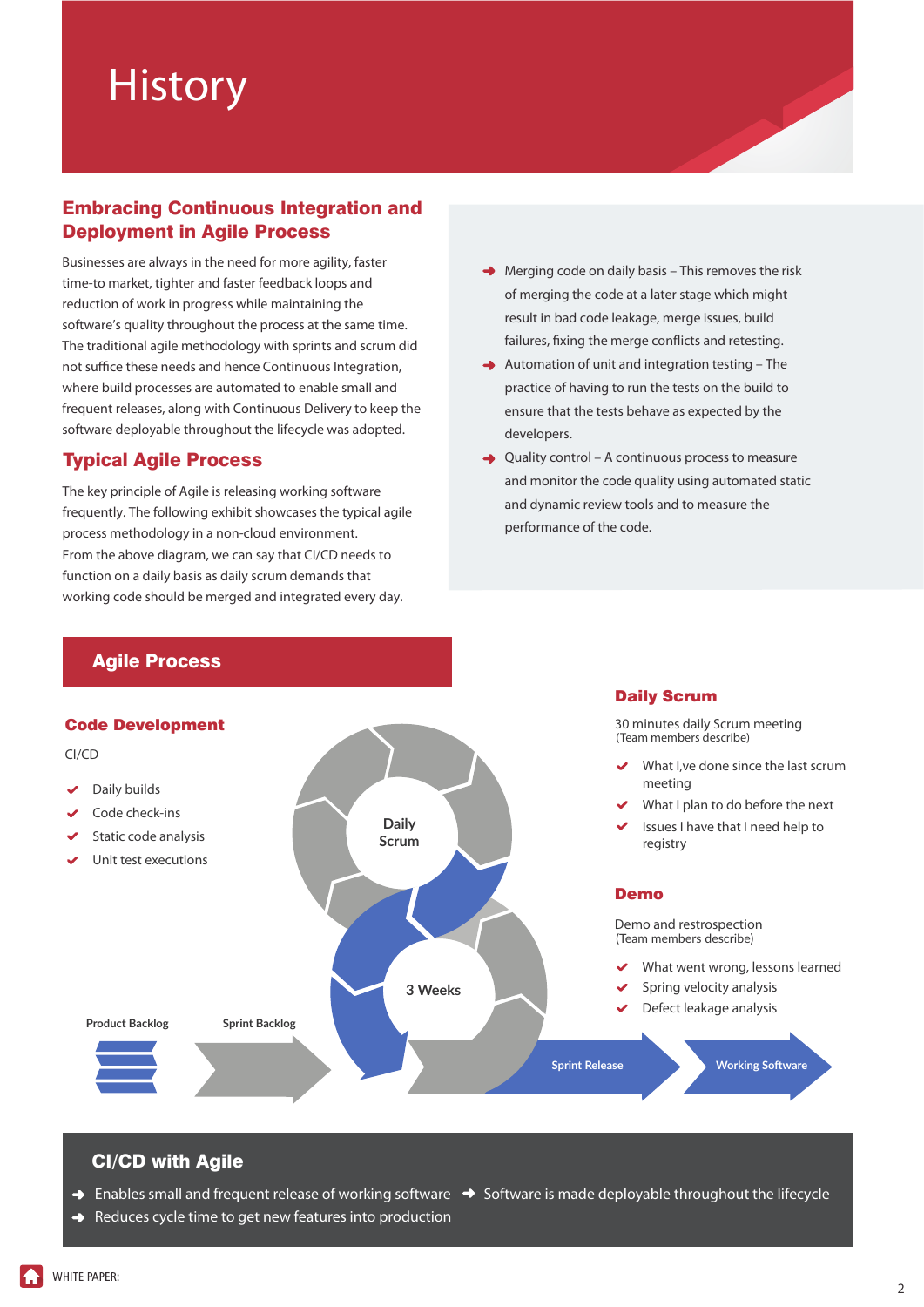# Trending Now

# Implementing CI/CD in the Cloud for a Distributed Agile Team

In today's world, changes are inevitable for businesses. In order to be competitive, changes have to be embraced quickly. One way of doing this is by having a distributed agile team which uses Feature Boxed Release and Branching Model to manage the increased number of builds and deployment. In a non-cloud environment, scaling and elasticity becomes challenging as the process to scale hardware, manage project resources becomes time consuming. Hence for the team to churn out results faster, businesses have started to use the power of cloud.

#### Feature Boxed Release and Branching Model for a Distributed Agile Team

Let us look at how code development process works for a distributed agile team which uses Feature Boxed Release and Branching Model.

### Build Process

It is a known fact that a robust build process is required for agile development. For a small agile team, a high available and scalable build infrastructure may not be necessary, but for a distributed agile team and feature boxed release process, there will be many feature branches on which agile teams work. There will be many code check-ins and merging from and to the main branch and build will take place for each branch independently.

In this complex development environment, the build process should be completed within the acceptable build time limit. If the build process exceeds the limit, then achieving CI will be a challenging task.

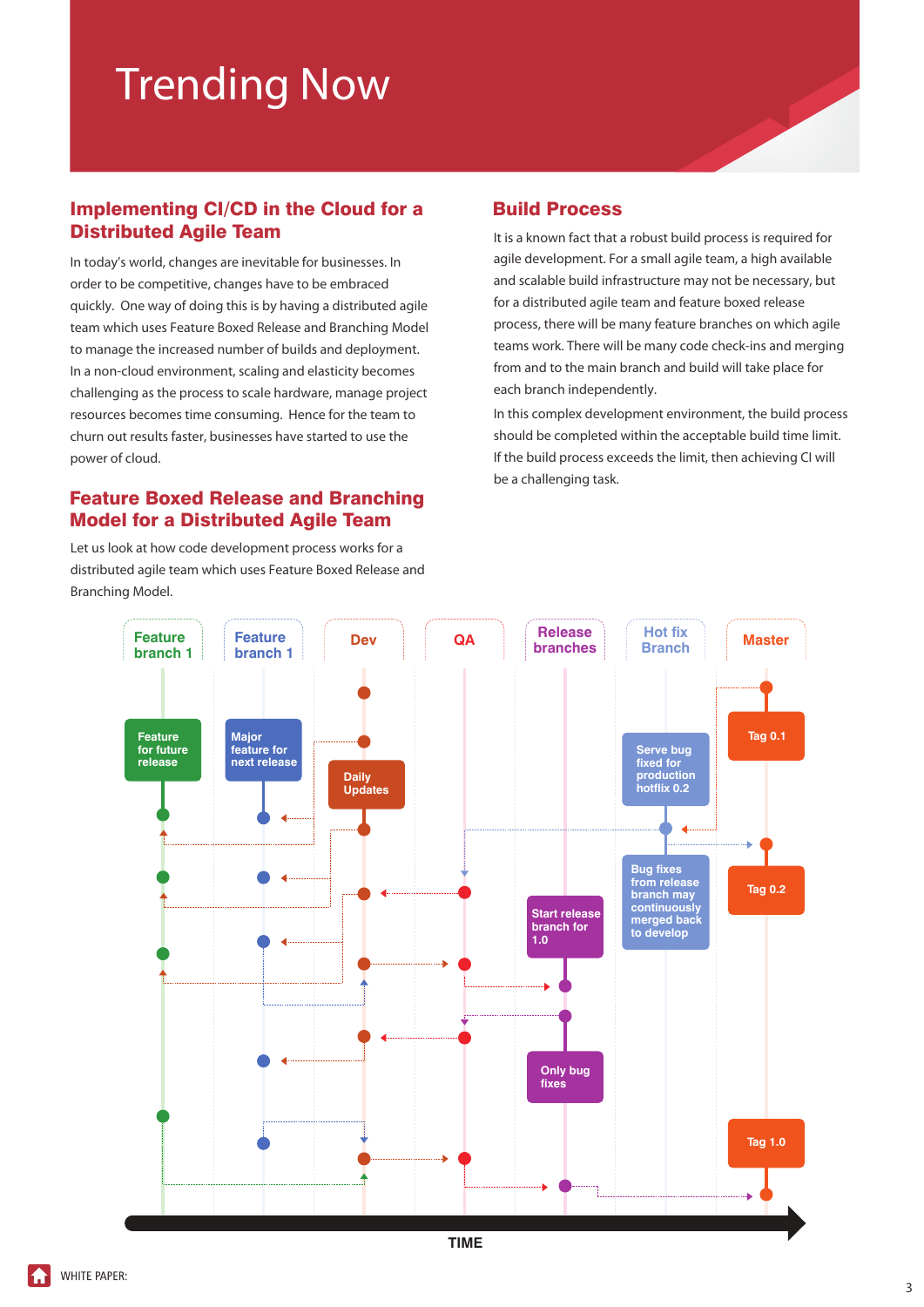### Code Merge

Typically any code repository will have a trunk-active development branch, tags with shippable code and branches for hot fixes, customer specific code and so on. Here, code merging would be done in the trunk and syncing the code is challenging and implementing CI/CD is time consuming. To overcome these challenges, many have started moving towards feature boxed release and branching model. In this model,

- $\rightarrow$  The trunk has code that is current and is unit tested. integrated and build done successfully on a daily basis
- $\rightarrow$  Branches are created for features where each branch is available only for that feature
- $\rightarrow$  Code gets merged to trunk on a successful build from the feature branch
- ◆ When a feature is completed it gets moved to the QA branch, release branch, tag and so on

Since there are several feature branches from a distributed agile team, CI/CD must be implemented on the feature and trunk branch so that the working code is merged and integrated with the live branch. Also in cases where the code has to be pushed to the dependency feature branch, an effective CI/CD implementation is required to ensure code sync is current.

To implement the above code development process, a scalable infrastructure is needed. Hence, embracing cloud becomes necessary.

#### Static Code Analysis

Code quality is a key area that needs to be checked on daily basis and most importantly after every code merge or successful build. With a distributed agile team it is very important that we have a consistent way of monitoring and checking the code quality, so that every developer checks a code which complies with the coding standards defined for the project.

There are many static code analyser tools which can be integrated with CI/CD environment so that the code is analysed for every build. With cloud providing better elasticity and scalability, it is easier to run these tools for every check in or for every build as required.

With distributed agile team and parallel development using featured boxed release process we need to have an automated way of reviewing the code and tools like Sonar and Ndepend provide required automation of code analysis.

#### Unit Test Case Execution

Running unit test cases as part of the build process reduces the leakage of bugs and also checks for any breakage of dependent functionalities. With distributed agile team and feature boxed branching model, automating the unit test cases for the integration build will ensure there is no functional breakage. Also, the coverage of test cases to be executed will be high with unit test case automation. The above items does provide a clear indication on why agile development needs be executed in a Cloud development environment

### Agility in the Cloud

 $\rightarrow$  Offers zero lead time for starting development work in a distributed environment  $\rightarrow$  Feature boxed release management for shorter release cycles  $\rightarrow$  Enhances Developer's productivity  $\rightarrow$  Optimizes development and operational costs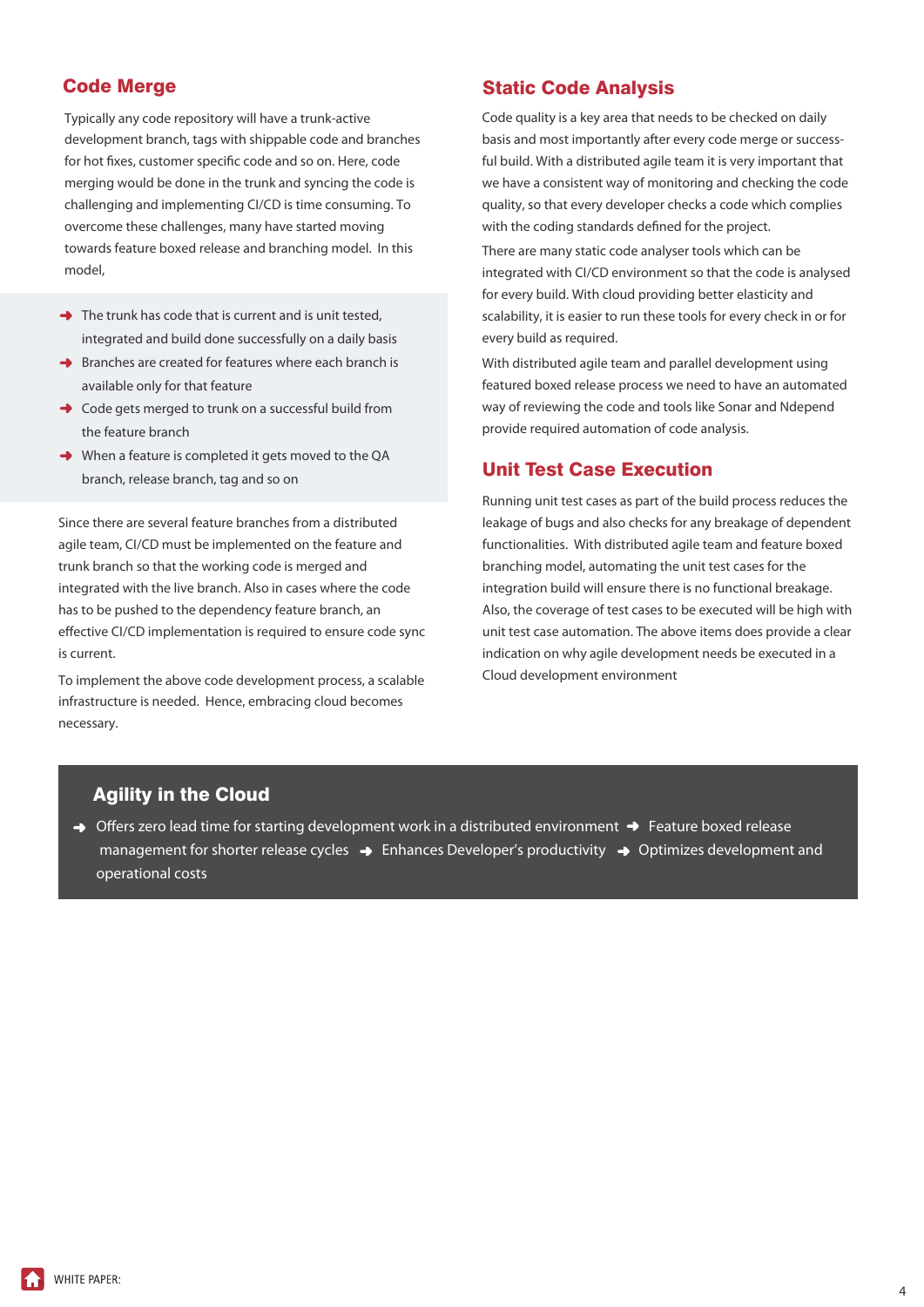# The Way Forward

# Bringing Software Engineering Excellence in the Cloud

Agile development is prone for long term quality risk, if the quality is not checked in frequent intervals. In a cloud environment, prevention of quality repetition in upcoming sprints is very important, if not, the bad code from distributed sprint teams or feature based branches will be integrated during the CI/CD process. At a later stage, fixing the bad code becomes expensive due to the increased number of builds and integration.

#### What is Software Engineering Excellence?

Delivering working software that meets the quality aspects like design, architecture, coding, testing, release engineering, requirements, environment and usability ensures software engineering excellence. Following are the quality standards to be adhered to

# Design Quality

- $\rightarrow$  Early detection of flawed design pattern implementation
- → Optimization of design for right data structure presentation and their performance (like list, set, map, tree)
- **→** Concurrency assessment with immutable objects and thread safety

#### Code Quality

- $\rightarrow$  Compliance of code with respect to defined language specific quidelines
- $\rightarrow$  Discovery of redundant, un-optimized code in the implementation
- Assessment of character encoding, memory allocation, usage of namespace so that runtime classes generated are unique

# Standards Compliance

- $\rightarrow$  Standards compliance for code with respect to W3C, PCI, GLBA
- $\rightarrow$  Product specific coding standards compliance

### Automated Unit Testing

- → 100% code path coverage for the implemented classes or methods
- **→** Usage of mock references for the third party and non-available implementations

#### **Usability**

- $\rightarrow$  Simplified information architecture flow with faster access to information
- **→** Layout and positioning of widgets and support accessibility for all
- $\rightarrow$  Browser compatibility, responsive web design

#### **Security**

- $\rightarrow$  Identification of potential security threats like SQL injections attacks
- $\rightarrow$  Identification of cross site scripting possibilities to avoid phishing
- $\rightarrow$  Buffer overflows in the code to eliminate exploitations by hackers.

# How to Measure Software Engineering Excellence?

There must be a process in place to check the above mentioned quality aspects in order to measure the technical maturity level of the software. In other words, it means arriving at the Technical Health Index of the software. Thus, the software must be audited for technical quality compliance and assessed on defined technical criteria. Based on the level at which the software is checked across the criteria, the engineering maturity level must be calculated.

The process can cover the following areas in the software development lifecycle.

The below exhibit provides an overview of how the Technical Health Index check is planned and executed in agile development model and how the output can be used for analysis or as inputs for further process areas as mentioned in the right bottom box. The frequency of the audit can be determined based on the sprint cycle and tickets planned in each sprints. The left bottom box provides the various artifacts that will be considered for audit sampling.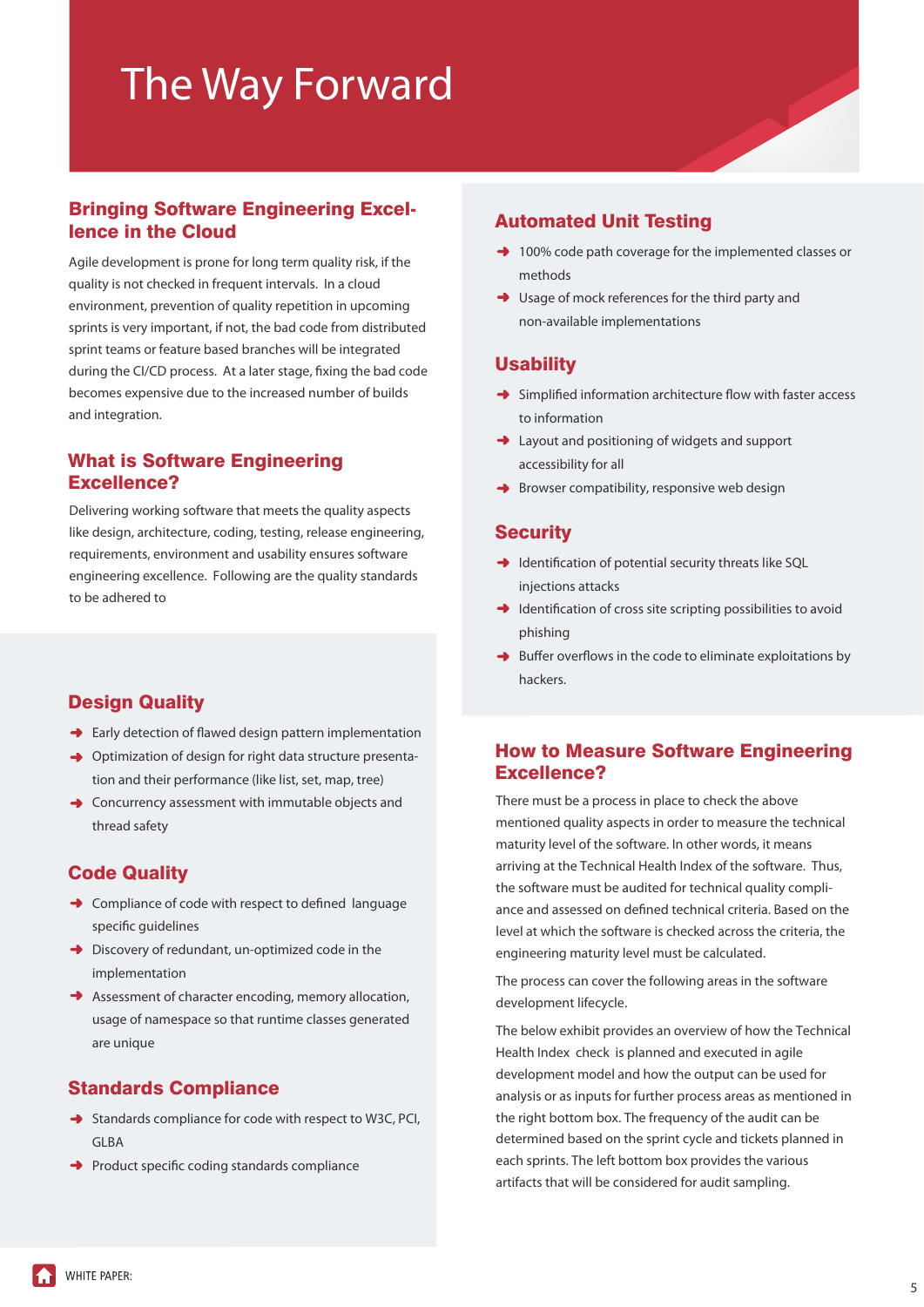